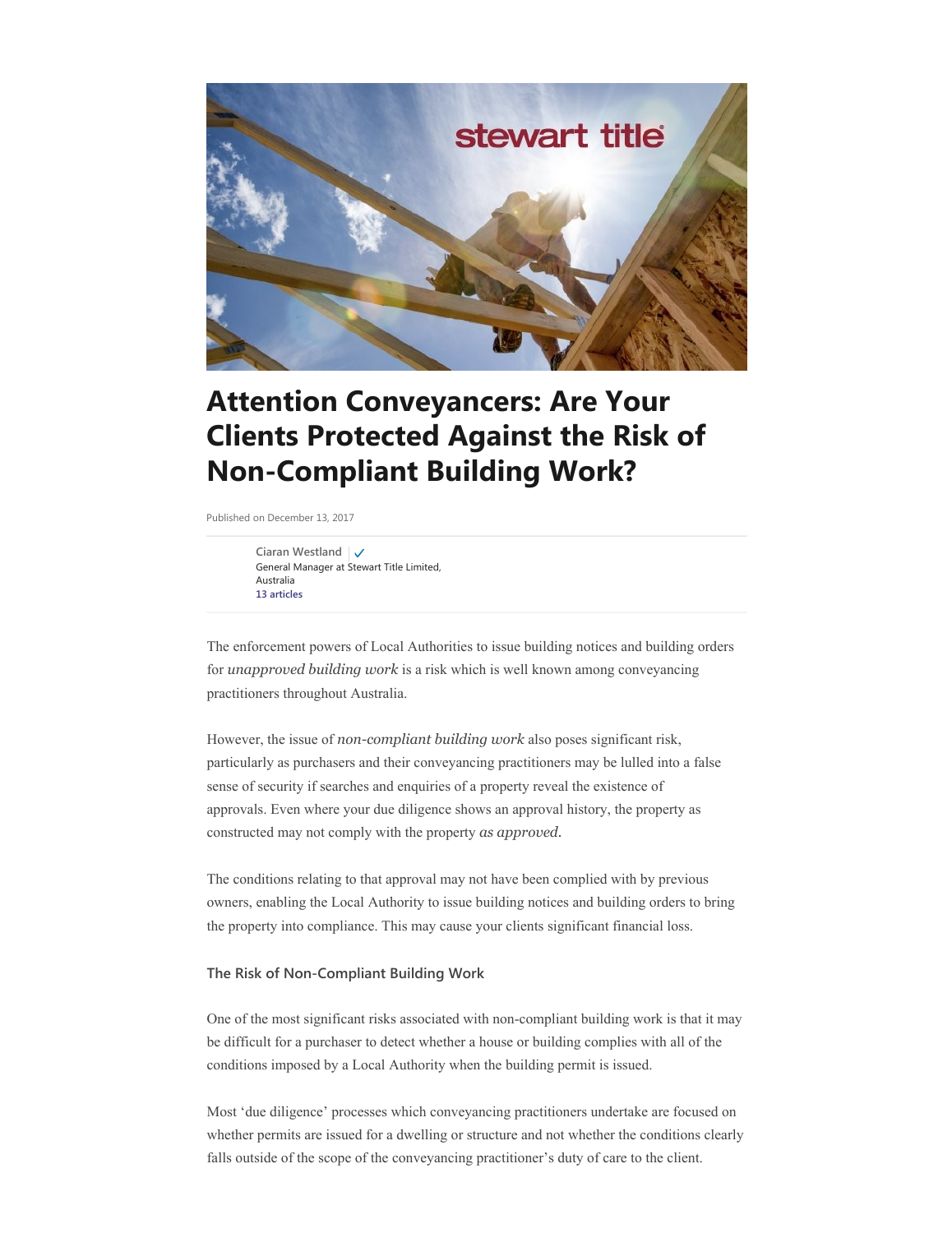Accordingly, unless purchasers themselves engage the services of a building expert to conduct a thorough investigation, it is likely that they will proceed to settlement without knowing whether the property complies with all of the conditions of the building permit issued for that property.

Where non-compliance with a building or development permit is discovered after settlement, the purchaser may be faced with the prospect of complying with a building notice or other order issued by a Local Authority requiring the purchaser to bring the property into compliance with the permit. In some cases, the costs associated with rectification or upgrading may be catastrophic.

For strata properties, a Local Authority may issue a notice or order on the Owners Corporation or Body Corporate requiring the building itself to be brought into compliance. This may prompt special levies to be struck to raise the necessary rectification/upgrade funds. The purchaser's liability would be in proportion to their unit entitlement under the relevant strata scheme.

### **Title Insurance Coverage for Unapproved and Non-Compliant Building Work**

Stewart Title's Residential, Strata & Commercial Purchaser\* & Existing Owner Policies provide cover for "Actual Loss" and "Authorised Expenses" up to \$160,000 per claim in the following circumstances:

**Unapproved Building Work** - Enforcement action by a Local Authority in relation to structures which have been built or modified by any previous owner of the property without obtaining building or development approvals; or

**Non-Compliant Building Work** - Enforcement action by a Local Authority in relation to structures which do not comply with building or development approvals issued by the Local Authority, including structures which do not comply with building or development approvals because the structures have not been built in accordance with applicable building codes and standards.

For rural properties, this cover is limited to the main residence, including sheds, carports, garages used for residential purposes and any swimming pool.

For strata policies, cover includes any special levies which are struck by the Owners Corporation or Body Corporate to pay for any upgrading or rectification costs**.**

*Please note:* Loss or damage arising from non-compliant external cladding is excluded from cover for all Residential Strata Policies and Commercial Purchaser Policies issued for strata title properties.